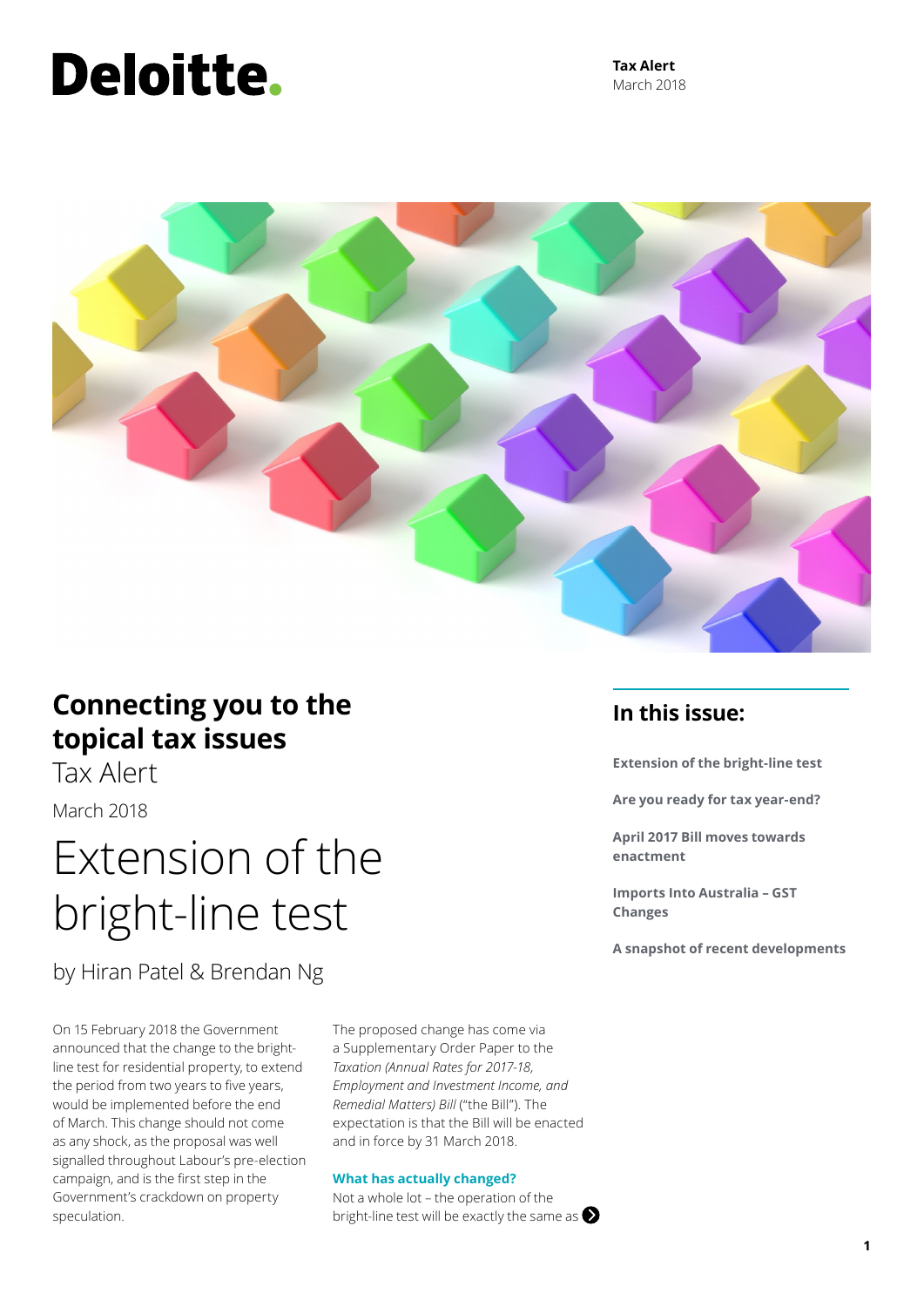it has been since it was introduced in 2015. This is of course except for the fact that the test will now cover a longer five year period instead of two. All of the existing exemptions and mechanisms around the dates of acquisition and disposal will remain (more on this later).

This means that residential properties 'acquired' before the date of enactment of the Bill will still be subject to the two year bright-line test. Any residential properties acquired after this point will be subject to tax if disposed of within five years of acquisition, unless an exemption applies. The rule only applies to residential land, being land which has a dwelling on it, land for which the owner has an arrangement that relates to erecting a dwelling, or bare land that may be used for erecting a dwelling under the rules in the relevant operative district plan.

### **What exactly is the bright-line test?**

In his media release on the change, Minister of Revenue Stuart Nash stated that the "*extension means that profits from residential investment properties which are bought and sold within five years will generally be taxable*." This is essentially the crux of the rule and it is intended to supplement the "intention test" (found in the Income Tax Act 2007) as an arbitrary line in the sand to determine whether a property was purchased for the purpose or with the intention of disposal (in which case it should be taxable).

As you would expect with a time based rule, the start and end date are absolutely vital. To this end, and to avoid any disputes, the Commissioner has issued a 'Questions We've Been Asked' covering this issue (QB 17/02, see our earlier article on this [here](https://www2.deloitte.com/nz/en/pages/tax-alerts/articles/when-did-i-buy-my-land.html)). Generally, the start of the five year period is as follows (although there are also variations on the rule to cover different scenarios):

- **•** The date on which the instrument to transfer the land to the person was registered under the Land Transfers Act 1952; or
- **•** The date of acquisition of the land, if an instrument to transfer the land to the person is not registered prior to disposal.

The end of the bright-line period will generally be the date that the person enters into an agreement for the disposal of the residential land or the date the residential property is disposed of if there is no agreement.

The rules to determine the start and end dates for the purposes of the bright-line test slightly differ to the dates that are required to be used for the rest of the land disposal rules. For the bright-line test, given the latest possible date is used for the start date, and the earliest possible date is used for the end date, taxpayers can fall into a false sense of security when determining that they fall outside of the rules.

#### **Are there any exemptions?**

Like any good rule, there are exemptions, the most important of which is the "main home" exclusion. As the Government noted frequently throughout their pre-election campaign, they are not looking to tax the family home. The "main home" exclusion applies so that the bright-line test does not apply if the residential property has been used predominantly, for most of the time the person owns the land, for a dwelling that was the "main home" of the person. If a person has more than one home, their "main home" is the one with which the person has the greatest connection.

Like any exemption, there are carve outs. The "main home" exclusion will not apply where it has been applied by a person two or more times within the two years immediately preceding the finish date of the bright-line test or where the person has engaged in a regular pattern of acquiring and disposing of residential land.

### **Government crackdown on property speculation**

The extended bright-line test supplements another measure focussed on property speculation, being the changes to bring residential land within the category of "sensitive land", i.e. residential or lifestyle property (as proposed in late 2017 in the Overseas Investment Amendment Bill). The changes essentially mean that it will be more difficult for non-residents to be able to buy existing houses or other pieces of residential land, with the aim to make homes more affordable for New Zealand buyers.

The extended bright-line test and residential land proposals are likely to be the first of a number of changes by the Government as it focuses on efforts to reduce "property speculation", so watch this space.



**Hiran Patel Manager** Tel: +64 4 831 2432 Email: hiranpatel@deloitte.co.nz



**Brendan Ng Consultant** Tel: +64 4 495 3915 Email: brng@deloitte.co.nz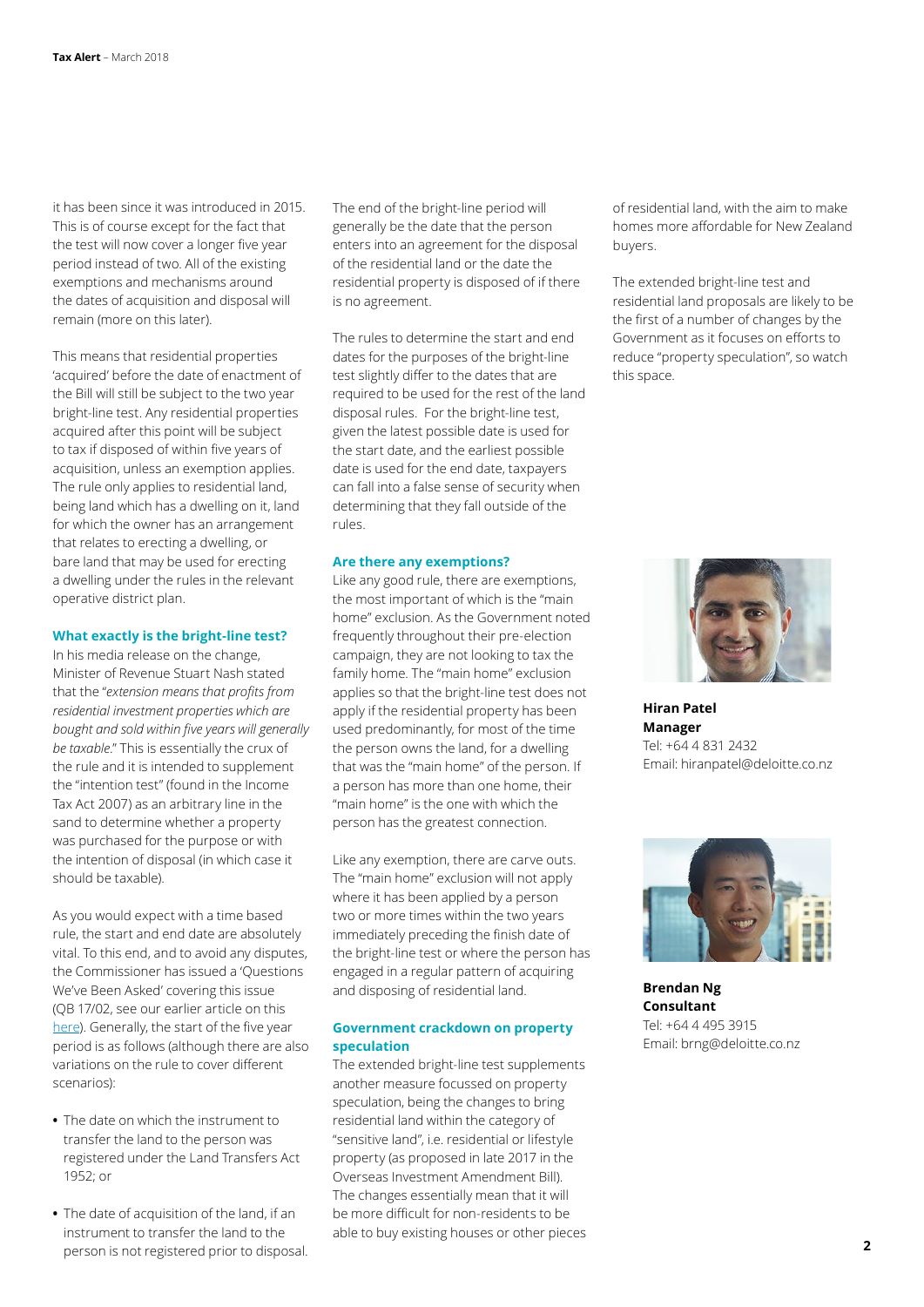## Are you ready for tax year-end?

By Emma Faulknor & Susan Wynne

As 31 March (being the standard balance date in New Zealand) creeps up on us for another year, it is important to consider the tax matters that should be tidied up before then as well as upcoming tax matters to be aware of.

### **What needs to be done before year end?**

Despite the rush of year-end approaching there are some tax matters that should be considered before year-end that could impact on the amount of tax payable:

- **•** Bad debts are deductible in the year they are written off. As such, they need to be written off in the ledger before balance date.
- **•** Imputation credit accounts should be reviewed to ensure this account is not in debit at 31 March. Irrespective of your tax income year, the imputation credit account has a 31 March balance date and must have a nil or credit balance to prevent further income tax or penalties from being applied.
- **•** Ensure that any loss offsets and/or subvention payments in relation to the prior income year have been made and appropriate notice provided to Inland Revenue by 31 March.
- **•** If you are owned by non-residents and are subject to the thin capitalisation rules, you should be checking your debt levels before year end. Thin capitalisation rules help protect the New Zealand tax base from artificially high gearing and resulting interest deductions. Where debt is too high compared with equity, a taxpayer may be required to make an adjustment to include an amount of income relating to the interest portion considered too high.

If you are close to the thin capitalisation threshold in the lead up to 31 March it may be worth reviewing debt levels and consulting with your Deloitte adviser to tidy this up before year end if possible. A possible solution for excess group debt may include remitting debt. The changes to the debt remission rules were finalised in March last year and were backdated to apply from the 2007 income year. The effect was to ensure that no debt remission income would arise when debt was forgiven within the same economic group. It is important to note that deemed payment of interest may arise and corresponding income may need to be recognised. More details on the changes were discussed in a previous Tax Alert article ([The new related](https://www2.deloitte.com/nz/en/pages/tax-alerts/articles/new-related-party-debt-remission-rules.html)  [party debt remission rules\)](https://www2.deloitte.com/nz/en/pages/tax-alerts/articles/new-related-party-debt-remission-rules.html).

A number of changes to thin capitalisation are proposed as part of the BEPS proposals, including a new "restricted transfer pricing" approach to pricing inbound related party loans and a carve out from the thin capitalisation rules for certain taxpayers who take less than \$1 million in interest deductions annually. These new rules are generally expected to apply to income years beginning on or after 1 July 2018.

### **Recent provisional tax updates**

Some provisional tax payments may have already been made for the 2018 income year. This is the first year the new use of money interest rules apply, providing concessions to taxpayers who pay their provisional tax on time and use an approved calculation method at the first and second instalments. As the third instalment for March balance dates is due on 7 May 2018, now is a good time to review your income tax position for the 2018 income year and pay your third instalment accordingly. For those that have



**Emma Faulknor Senior Consultant** Tel: +64 7 838 4818 Email: efaulknor@deloitte.co.nz



**Susan Wynne Associate Director** Tel: +64 7 838 7923 Email: swynne@deloitte.co.nz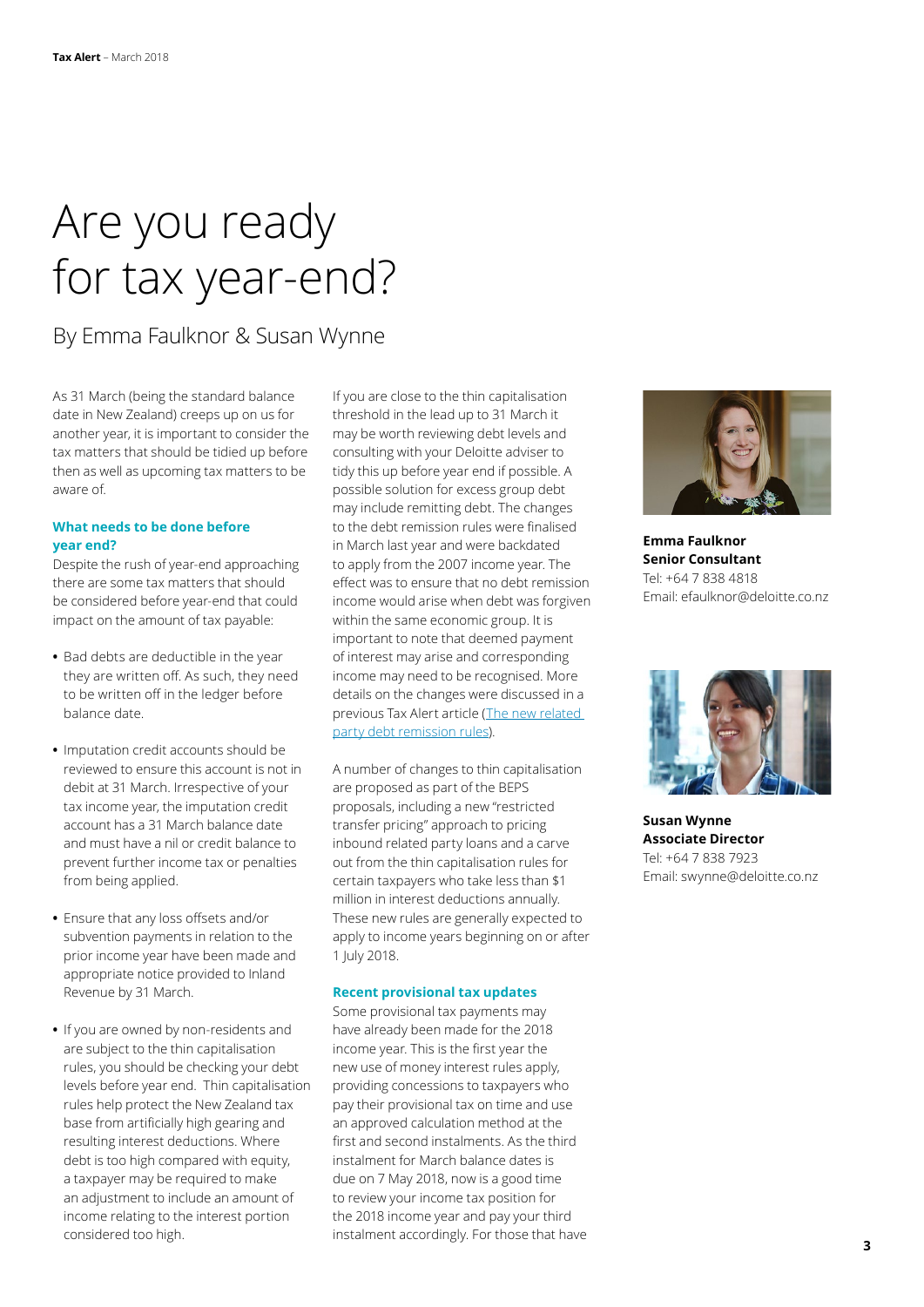

taken advantage of the new use of money interest rules, having an accurate picture of your 2018 year prior to the third instalment will help minimise exposure to interest. We have published a more detailed Tax Alert article on the changes (New use of money [interest rules for provisional taxpayers\)](https://www2.deloitte.com/nz/en/pages/tax-alerts/articles/new-use-of-money-interest-rules-for-provisional-taxpayers.html). Given this is the first year the rules have applied, it may be worth consulting with your Deloitte tax advisor prior to paying your third instalment.

A new method for calculating provisional tax known as the Accounting Income Method (**AIM**) will be available for taxpayers to use from 1 April 2018. Under this method, taxpayers will be able to elect to pay two monthly instalments based on automatically adjusted income determined by their accounting software (see Is AIM the [right provisional tax method for you?\)](https://www2.deloitte.com/nz/en/pages/tax-alerts/articles/will-aim-be-the-right-provisional-tax-method-for-you.html). The method is designed with small businesses in mind, however there may be some practical issues in setting up the underlying information. Further, there may be little benefit in using AIM when a taxpayer is experiencing increasing profits. Instead, the taxpayer could take advantage of the new use of money interest rules by applying the standard uplift method to obtain lower provisional tax obligations at the first and second instalments.

### **Is that income taxable?**

As part of determining taxable income, we want to confirm if the revenue recognised in the accounting records should also be included for tax purposes. Revenue should be recognised when it has been 'derived'. The tax treatment of any unusual or one-off receipts or new sources of income should be reviewed. Intercompany dividends, capital gains and revaluations to fixed assets are examples of irregular receipts that may not result in taxable income for a taxpayer.

Timing adjustments should also be considered. Progress payments on long term contracts and rebates are common examples of receipts that may not have been derived for tax purposes but may have a different accounting treatment.

### **What can I deduct?**

The general rule is that expenditure is deductible when it is 'incurred'. As with the treatment of taxable income, this may give rise to timing adjustments. The expenditure you may want to consider immediately after 31 March includes:

**•** Bonuses, holiday pay, long service leave or other employment provisions accrued at balance date are deductible to the extent there is a liability to pay these at year end and they have been paid out within 63 days of balance date. From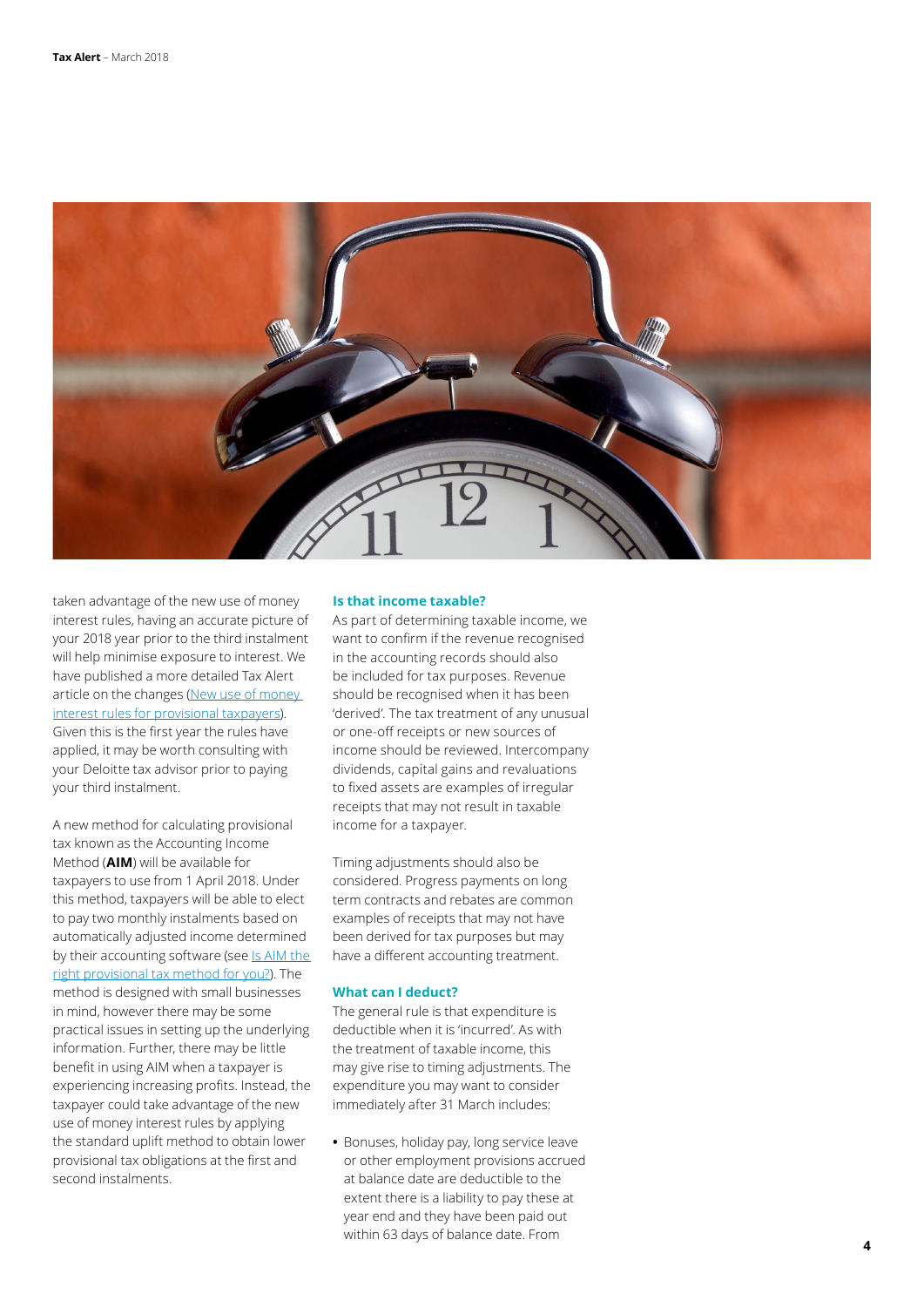the 2018 year there will also be the option to add back the provision in full without adjusting for 63 day amounts.

- **•** Repairs and maintenance, legal and consulting fees should be reviewed for any capital amounts. It's helpful to review these accounts soon after 31 March, while the work is still fresh in everyone's memory. These accounts may also contain feasibility expenditure. Currently, feasibility expenditure is only deductible in limited circumstances where the business undertakes feasibility regularly and the expenditure is so preliminary it does not materially advance a specific capital project. It should be noted that where the total spend on legal fees for the year is less than \$10,000 the account does not need to be reviewed for capital amounts. For more detail on deducting feasibility expenditure, refer to our earlier [Tax Alert article.](https://www2.deloitte.com/nz/en/pages/tax-alerts/articles/feasibility-expenditure-how-the-law-applies.html)
- **•** Common non-deductible adjustments include fines and penalties and the entertainment limitation. Entertainment accounts should be reviewed for expenditure not subject to the 50% limitation rule, such as overseas entertainment, and for the GST adjustment on non-deductible entertainment expenditure, which is 100% nondeductible.
- **•** It is important to review tax depreciation rates on assets acquired throughout the year for correctness and to ensure depreciation has been calculated correctly. For example, depreciation should be calculated from the beginning of the month of acquisition. Low value assets acquired for less than \$500 may be immediately expensed. Although, if low value assets are purchased from the same supplier at the same time and the aggregated value exceeds \$500 they will need to be capitalised and depreciated.

### **New rules for employee share schemes**

A package of proposals relating to employee share schemes, introduced in the April 2017 tax bill, has been reported back from the Select Committee to the House. The Bill is an update to the current outdated rules surrounding employee share schemes and the proposals aim for equivalent tax

treatment to both the employee and the employer regardless of whether remuneration is paid in cash or shares. Refer to our article in this edition of Tax Alert for more details of the reported back Bill, as well as discussion in previous Tax Alert articles [here](https://www2.deloitte.com/nz/en/pages/tax-alerts/articles/employee-share-schemes--time-to-revisit-loan-and-bonus-arrangements.html) and [here.](https://www2.deloitte.com/nz/en/pages/tax-alerts/articles/widely-held-share-schemes-proposed-changes-announced.html)

In addition to the proposed changes, from 1 April 2017 employers have been required to report share benefits under an employee share scheme through the PAYE system. Employers can now also opt into withholding the PAYE on the share benefits.

### **NRWT obligations**

Legislation to amend the non-resident withholding tax (**NRWT**) rules was enacted earlier last year. While the rules are not intended to be complex, they can be difficult to follow in practice, and with the rush of 31 March these changes may be overlooked. Essentially the rules remove the ability for associated parties to defer their NRWT liability on interest by accruing interest on intercompany loans, and defer the payment of interest mad, which traditionally triggered the NRWT obligation. Under the new rules, the ability to defer the NRWT liability will be limited. Instead, under the financial arrangement rules, a deferral calculation will be required at the end of the second year of the loan. In short, the calculation compares interest deductions taken with interest payments made and may result in an NRWT obligation despite no payment being made. A previous [Tax](https://www2.deloitte.com/nz/en/pages/tax-alerts/articles/reforms-for-non-resident-withholding-tax.html)  [Alert article](https://www2.deloitte.com/nz/en/pages/tax-alerts/articles/reforms-for-non-resident-withholding-tax.html) elaborates on these changes.

### **Conclusion**

This is a quick reminder of the year-end and upcoming tax issues you may want to consider as part of your year end processes. For further information about these and other tax issues that may be relevant to your business, please contact your Deloitte tax advisor.

A number of changes to thin capitalisation are proposed as part of the BEPS proposals, including a new "restricted transfer pricing" approach to pricing inbound related party loans and a carve out from the thin capitalisation rules for certain taxpayers who take less than \$1 million in interest deductions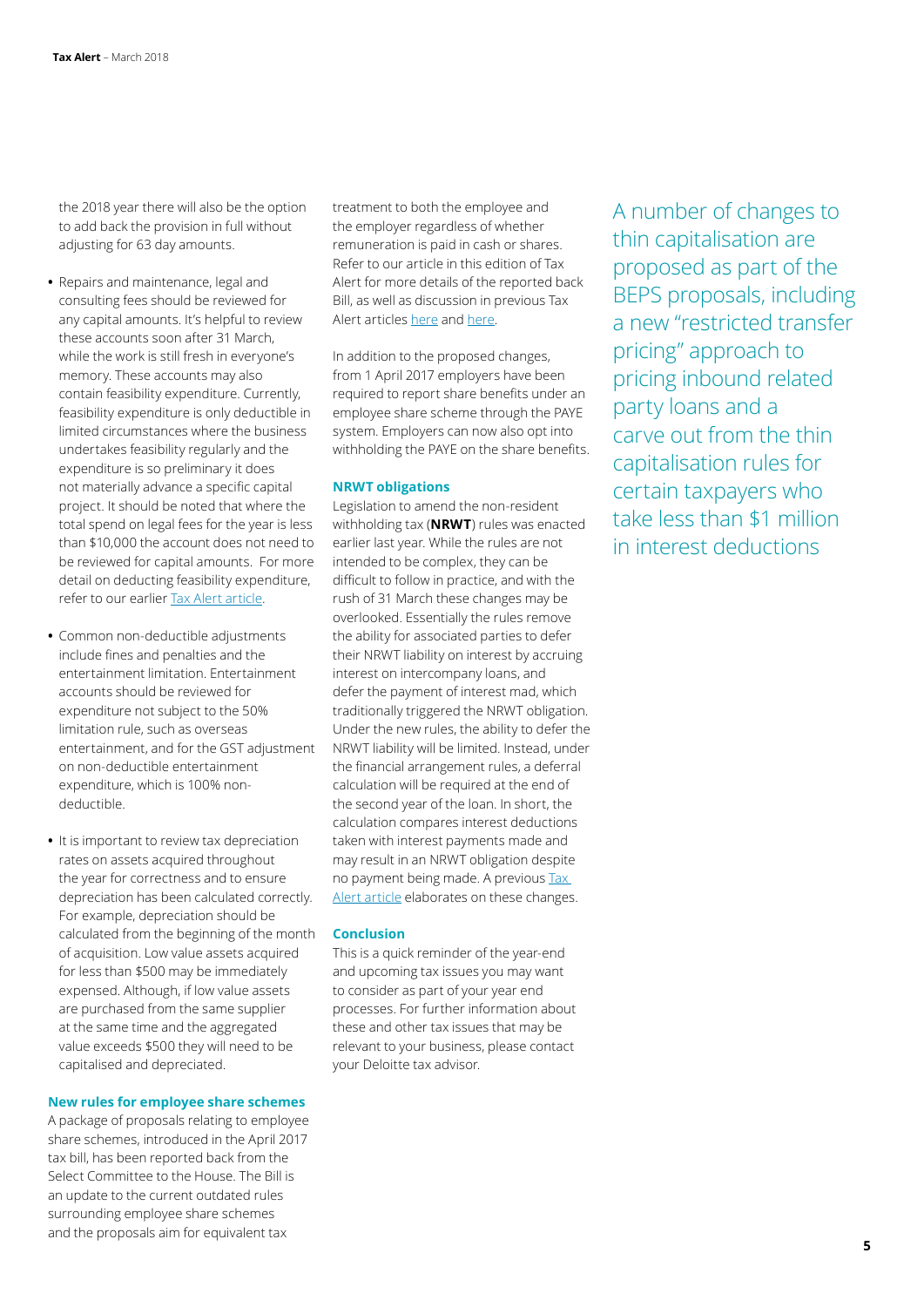## April 2017 Bill moves towards enactment

### By Emma Marr

The Bill introduced to Parliament in April 2017 has finally emerged from the select committee stage and been reported back to the House. The 2017 general election put the Bill on hold for a while, so readers might need a brief refresher of what is in the Bill. For a full recap refer to our earlier Tax Alert article [here.](https://www2.deloitte.com/nz/en/pages/tax-alerts/articles/business-transformation-steamrolls-on.html) For an update on the reforms, read on.

The headline acts for the Bill were changes to employee share schemes, the information disclosure requirements for payers of investment income, and new rules for payers of PAYE income. Different application dates are noted in relation to specific new rules, however generally the rules will apply from enactment of the Bill, expected to be before 31 March 2018.

**Investment income**: New disclosure rules applying from 1 April 2020 will require payers of dividends and interest to provide regular and detailed information to Inland Revenue in relation to those payments, including in relation to the recipient. Submissions on these proposals generally pointed to the heavy compliance burden this places on payers of interest and dividends and the possibility of some overreach in the design of the rules. Officials have responded by suggesting some changes to the rules that may pare back some of this overreach, but it would be fair to say that the rules are still extremely comprehensive.

**PAYE payers**: This is a key part of the business transformation programme Inland Revenue is currently rolling out. Payers of PAYE income will have to provide detailed information to Inland Revenue on each payday, rather than monthly as they do currently. It is intended the ability to provide the information is integrated with payroll systems. The new rules as originally proposed are largely unchanged, with some amendments:

- **•** Officials agree that employers should be able to include reporting on out-of-cycle payments with the next regular payday report, rather than generating a new report for every out-of-cycle pay. This would apply unless to do so would carry the information beyond the end of the PAYE payment period.
- **•** More concessionary reporting timeframes have been introduced for schedular payments (eg directors fees, payments to non-resident contractors which are generally not paid via the payroll system), shadow payrolls (maintained for internationally mobile employees working in New Zealand), and employee share scheme benefit information.
- **•** The repeal of the current payroll subsidy provided to employers who use a payroll provider from 1 April 2018 will be reconsidered, to determine whether there is some benefit to retaining the subsidy for small employers in the short term. Officials have begun discussions with Government Ministers.

The rules will allow Inland Revenue some discretion around imposing penalties in the early days of the new rules, so as to allow employers to transition to the new reporting regime

The new rules apply from 1 April 2019, although employers can opt-in voluntarily from 1 April 2018 if they file digitally.

**Employee share schemes**: The Bill will enact fundamental changes to the taxation of employee share schemes (ESS). Strong submissions were made against the



**Emma Marr Associate Director** Tel: +64 4 470 3786 Email: emarr@deloitte.co.nz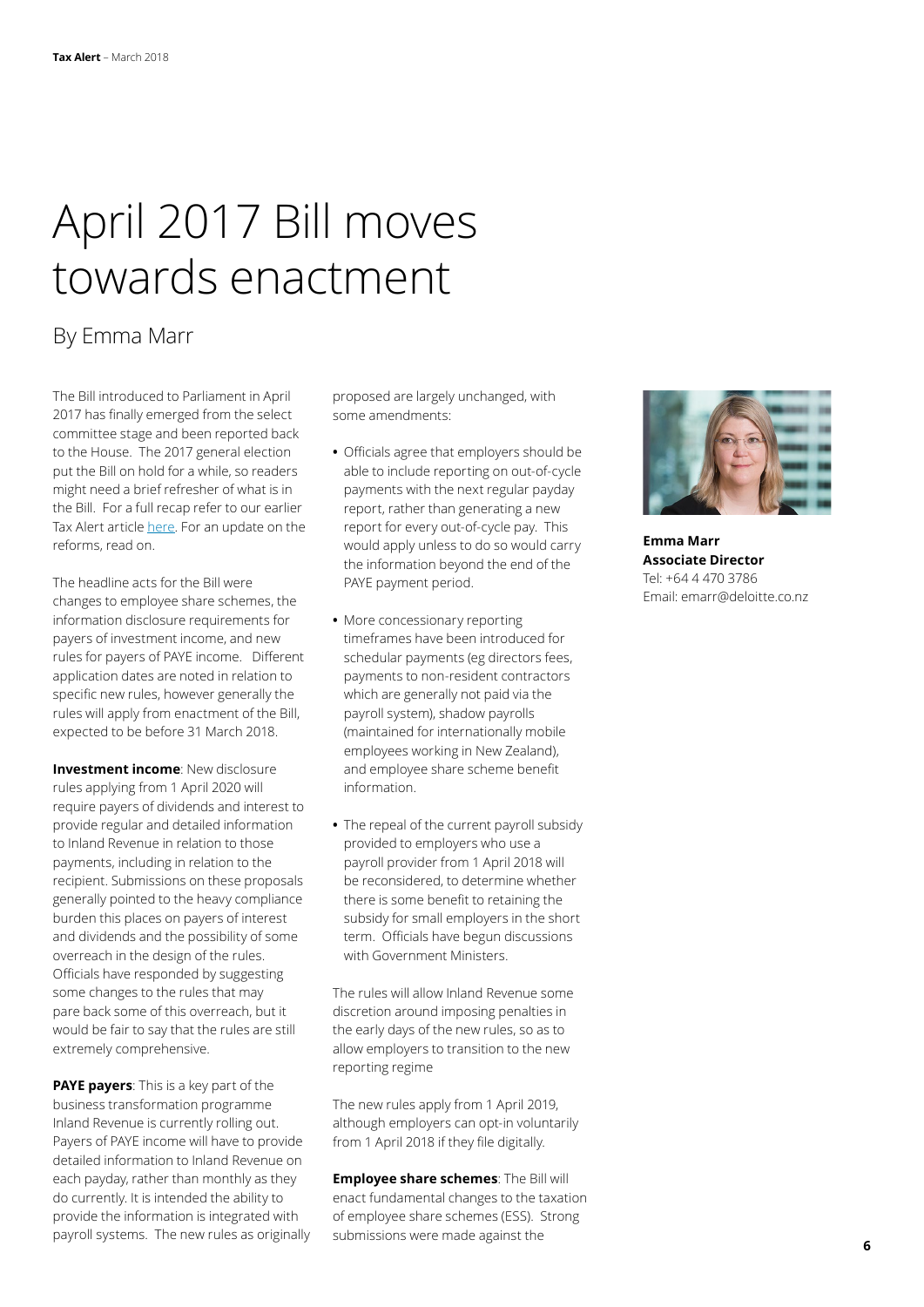

proposals proceeding, on the basis (among other things) that the new rules: would discourage the use of ESS, are flawed, result in double tax, were not subject to a properly run consultation process, result in a capital gains tax, and will result in uncertainty in how ESS are taxed. Such submissions were all declined. Some very minor submissions, relating largely to compliance issues, were accepted.

As a result the following changes will apply:

- **•** "Option-like" share schemes: employees will be taxed when the shares have vested in the employee, which may be a later taxing point than under the current rules. This means the employee will be taxed on any increase in share value between the date the option was granted and the shares vested. In effect this is a capital gains tax. Employers will be entitled to a deduction, which will be of little value to start-up companies generating losses, who are often the employers who utilise these types of ESS. This change applies from a date six months after the Bill receives Royal Asset.
- **•** Widely-offered share schemes: The current rules that apply to this type of ESS will be modernised and changed so that employers are not entitled to a deduction for the cost of shares to employees. This will apply from the date of enactment of the Bill.

**IRD numbers**: A new rule allowing the Commissioner of Inland Revenue discretion in deciding whether to require that a non-resident has a bank account in order to obtain an IRD number will apply from enactment of the Bill. This should hopefully end two and a half painful years of non-residents having to obtain a bank account they neither needed or wanted in order to comply with their New Zealand filing obligations. Banks were equally unimpressed with the requirement. The original rule was poorly thought-out and this fix has been far too slow coming, nevertheless it is extremely welcome. In future, Inland Revenue will be able to provide a non-resident with an IRD number if they are satisfied with the identity and background of the taxpayer. Inland Revenue have committed to providing guidance on what type of information Inland Revenue will accept as satisfying it on the identity and background of the taxpayer, and have also confirmed it will not be a requirement that the taxpayer demonstrate that they cannot obtain a New Zealand bank account. A dedicated email address will be available for nonresidents applying for an IRD number, to smooth the process.

**Trustee capacity**: A reform to ensure that a trustee's personal and body corporate capacity are distinguished will apply from enactment of the Bill, despite submissions that it should apply retrospectively from the date of two High Court decisions that gave rise to the amendment. In *Concepts 124 Ltd v CIR [2014] NZHC 2140* and *Staithes Drive Development Ltd v CIR [2015] NZHC 2593* it was held that voting rights attached to shares owned by a corporate trustee were attributed to the corporate trustee's

natural person shareholders in their personal capacity, which was seen as an overreach.

**Demergers**: The transfer of shares of a subsidiary of an ASX listed company received by a New Zealand shareholder as a result of a demerger will not be treated as a dividend, from the beginning of the 2016/17 income year. Some amendments were made to the initial proposals, including ensuring that immaterial deviations in shareholding continuity preand post-demerger do not prevent the new rules applying.

### **Petroleum mining decommissioning**:

The existing "spread-back" mechanism for petroleum mining decommissioning expenditure will be replaced with a refundable tax credit. Following submissions some technical amendments to the rules were made, including clarifying that the rules will apply to the planning, management and execution of the decommissioning, as well as ongoing monitoring of the sites. The Bill also amends the rules allowing a refund of any tax credit to ensure that the refund is not denied due to a breach in shareholder continuity. This means that petroleum miners who have acquired a mine that they then decommission do not have to generate new imputation credits in order to receive a refund of a tax credit when the decommissioning expenditure is incurred.

**Contractor withholding tax**: Inland Revenue have recommended an amendment to the contractor withholding rules that took effect in 2017. As currently enacted the rules do not allow contractors operating through a company to transfer tax credits from their company to themselves in the income year in which the income is derived (see more detail [here](https://www2.deloitte.com/nz/en/pages/tax-alerts/articles/new-withholding-tax-rules.html)). This means the individual may have a provisional tax liability at the same time as their income is already being taxed at source, for example via a withholding tax deducted by a labour-hire firm. The application date for the change is 1 April 2017, to align with the application date for the labour-hire withholding tax rules.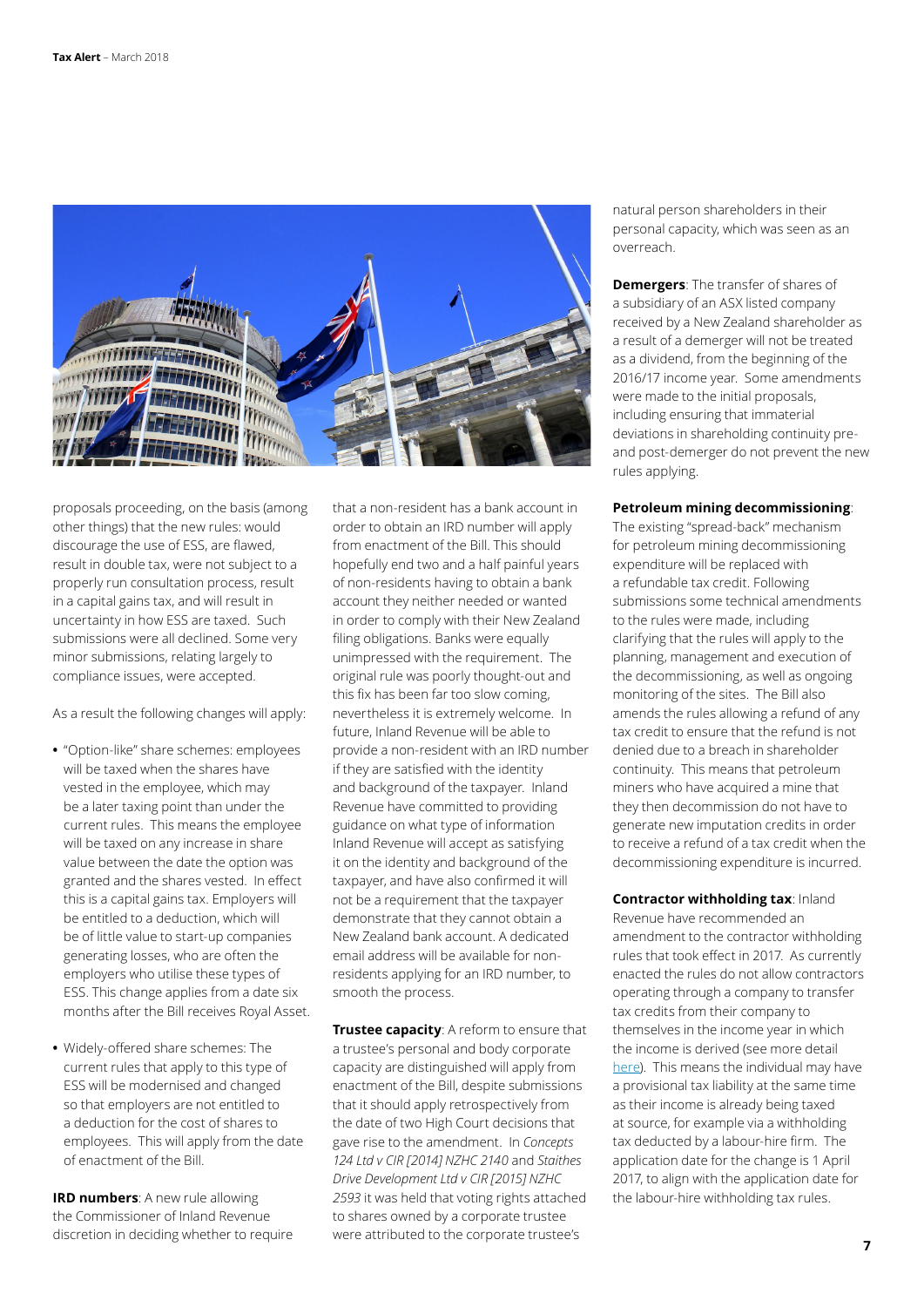## Imports Into Australia – GST Changes

### By Hana Straight

From 1 July 2018, Australia's GST regime for remote sales of goods to consumers is changing. Similar to the 'remote services' rules for services, non-resident suppliers of goods will be required to register and charge 10% Australian GST to endconsumers if they exceed the Australian GST registration threshold of AUD\$75,000 in a 12 month period (excluding Business to Business (B2B) sales). Separate rules apply to collect the 10% GST when sales are made via an electronic distribution platform (EDP) or use a re-delivery service provider.

The new rules will not apply where the customs value of goods exceeds AUD\$1,000 (or goods form part of a larger consignment exceeding AUD\$1,000); in this instance GST will be separately collected at the border as is currently the case. The rules will also not apply if your Australian customer has provided you with their ABN number and has stated that they are GST registered or the supply is of alcohol or tobacco. In addition, where a business is selling through an EDP, the EDP will be deemed to be the supplier for GST purposes. Similarly, if the customer is using a redelivery service provider the GST obligations fall to the deliverer.

Where GST registration is required, there will be two different registration systems – simplified or standard. Under the simplified registration an ABN number is not required and no input tax credits are able to be claimed. However adjustments and corrections are able to be made in subsequent GST returns, e.g. refunds for returned goods and incorrectly charging GST on B2B transactions.

Given this deadline is fast approaching, now is the time to consider whether these rules will impact on your business and begin to update contracts and software to take this into account. These considerations include:

- **•** Are contracts worded as GST inclusive or exclusive?
- **•** If they are inclusive of GST, do you need to increase your prices?
- **•** Does your sales system currently allow multiple rates of GST?
- **•** Do you hold enough information to determine whether a customer is an 'Australian consumer' or a GST-registered business customer?
- **•** Is your currency conversion method an 'acceptable' method?
- **•** Do you sell any goods which qualify for GST concessions?
- **•** How will you deal with goods sold pre-1 July 2018 but shipped post-1 July 2018?

Interestingly, the ATO considers that NZ is in the top five largest sources of sales to consumers in Australia so we can expect New Zealand businesses will be targeted by the ATO. Now is the time to get prepared.

Given this deadline is fast approaching, now is the time to consider whether these rules will impact on your business and begin to update contracts and software to take this into account



**Hana Straight Manager** Tel: +64 4 470 3859 Email: hastraight@deloitte.co.nz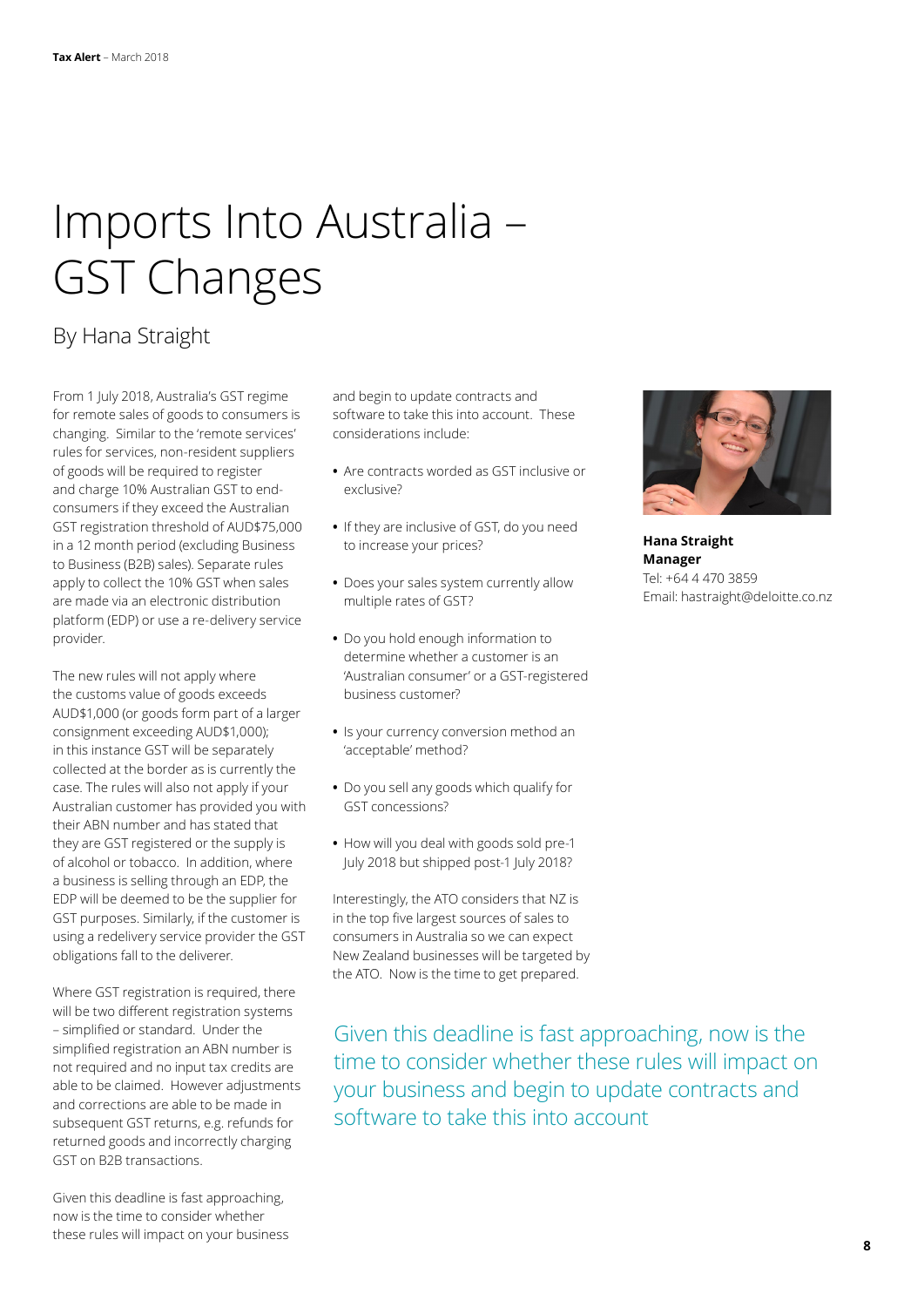## A snapshot of recent developments



#### **Building fit-out QWBA finalised**

Inland Revenue has finalised [QB 18/01:](http://www.ird.govt.nz/technical-tax/questions/questions-general/qwba-1801-fit-out-exist-bldg.html)  [Can a fit-out of an existing building be](http://www.ird.govt.nz/technical-tax/questions/questions-general/qwba-1801-fit-out-exist-bldg.html)  ["improvements" for the purposes of s.](http://www.ird.govt.nz/technical-tax/questions/questions-general/qwba-1801-fit-out-exist-bldg.html)  [CB 11?](http://www.ird.govt.nz/technical-tax/questions/questions-general/qwba-1801-fit-out-exist-bldg.html) You can read our earlier article on the draft QWBA [here.](https://www2.deloitte.com/nz/en/pages/tax-alerts/articles/when-does-new-building-fit-out-make-the-building-sale-taxable.html) The IRD view is that a person in the business of erecting buildings who completes a fit-out of a building may then be taxable on any profit made from selling the building. The finalised version clarifies that it is unlikely that items not permanently attached to the building would be classified as fixtures. Some changes have been made to the examples provided, but no further clarification has been provided on who will qualify as being in the business of erecting buildings. In relation to landowners, the finalised version states that the key requirement for triggering the section is that the landowner made "improvements".

### **Next stage in upgrade of Inland Revenue online services**

The next stage in Inland Revenue's business transformation programme will take place on 17 April 2018. This means that myIR and the contact centre will be unavailable from the afternoon of Thursday 12 April 2018 until early on Tuesday 17 April 2018.

While the first stage moved the processing of GST onto the new tax administration system, Release 2 aims to further modernise filing by moving more products to the new system, such as Employer Monthly Schedule, Fringe Benefit Tax, Gaming Machine Duty, and Withholding Tax. Changes will also be made to:

- **•** myIR: The ir-File service is being renamed 'Payroll Returns'. The 'GST' section (and navigation tab) in myIR will change to 'Business', and will include new functionality.
- **•** Accounting Income Method (AIM) for provisional tax: Inland Revenue advise that only the following software companies and packages will have AIM functionality in their accounting packages for the financial year starting on 1 April 2018: MYOB, (AccountsRights Live and MYOB Essentials Accounting packages), Reckon (APS software package) and Xero (Tax Practice Manager package).
- **•** Common Reporting Standard (CRS) and FATCA: From 17 April 2018, financial institutions, or their tax agents, will be able to register, submit and manage

their CRS and FATCA obligations online through myIR.

For more information of the changes, see Inland Revenue's transformation programme [webpage](http://www.ird.govt.nz/transformation/).

### **SPS 18/01: Retrospective adjustments to salaries paid to shareholderemployees**

Inland Revenue has released [Standard](http://www.ird.govt.nz/technical-tax/standard-practice/general/sps-1801-retro-adjust-salaries-paid.html)  [Practice Statement SPS 18/01](http://www.ird.govt.nz/technical-tax/standard-practice/general/sps-1801-retro-adjust-salaries-paid.html):

"Retrospective adjustments to salaries paid to shareholder-employees". The statement applies from 1 April 2018 and replaces SPS 05/05: "Retrospective adjustments to salaries paid to shareholder-employees".

The item sets out the process for determining whether the circumstances are appropriate for the Commissioner to exercise statutory discretion and agree to retrospectively alter an amount of shareholder's salary, irrespective of whether this alteration increases or decreases the original amount of shareholder's salary (under s 113 of the Tax Administration Act 1994). This statement should be read with *SPS 16/01: Requests to amend assessments* and *SPS 09/02: Voluntary disclosures* (or any subsequent statements issued in replacement).

### **Livestock determination**

Inland Revenue has updated the [National](http://www.ird.govt.nz/technical-tax/determinations/livestock/national-standard/livestock-nationalstandardvalues-2018.html)  [Standard Costs for Specified Livestock](http://www.ird.govt.nz/technical-tax/determinations/livestock/national-standard/livestock-nationalstandardvalues-2018.html)  [Determination 2018,](http://www.ird.govt.nz/technical-tax/determinations/livestock/national-standard/livestock-nationalstandardvalues-2018.html) as at 8 February.

### **Binding rulings published**

[BR 17/05: University of Melbourne](http://www.ird.govt.nz/resources/b/7/b7731484-228e-479c-90ee-c55a0fa2f7be/BR+Prd+1705.pdf) has been published. This ruling applies to participants receiving financial support in a post-graduate educational program.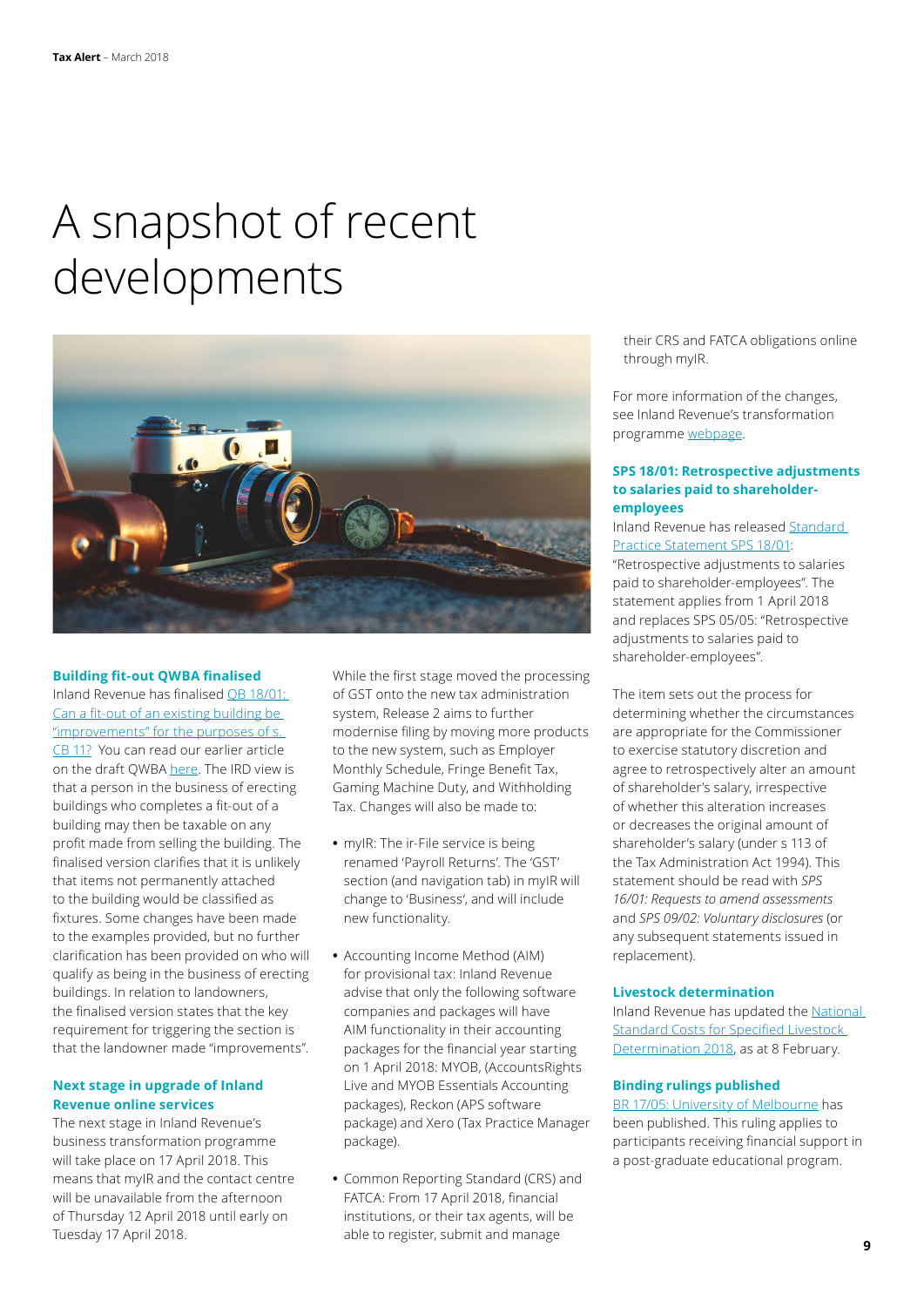### [BR 17/06: New Zealand Bloodstock](http://www.ird.govt.nz/resources/6/5/6593ea1d-2cec-4d0e-991e-97150fa61cd4/pd17-06.pdf)

[Financing and Leasing Ltd](http://www.ird.govt.nz/resources/6/5/6593ea1d-2cec-4d0e-991e-97150fa61cd4/pd17-06.pdf) has been published. This ruling covers the leasing of bloodstock for use in breeding bloodstock progeny to customers by New Zealand Bloodstock Finance and Leasing Limited.

### **Error in BEPS Bill**

On 15 February 2018, Inland Revenue (IR) issued a note advising that it has become aware of an error in the Taxation (Neutralising Base Erosion and Profit Shifting) Bill currently being considered by the Finance and Expenditure Committee. (For more information on the Bill see our commentary [here\)](https://www2.deloitte.com/nz/en/pages/tax-alerts/articles/beps-proposals-before-nz-parliament.html).

With respect to the restricted transfer pricing rule, the Bill is currently drafted to use the general transfer pricing ownership threshold which means this rule does not apply as widely as intended. Officials will be recommending to the Finance and Expenditure Committee that the ownership threshold is changed to align with that in the thin capitalisation rules. This change will have no impact where shareholders do not have varying rights (as is usually the case).

For further details, refer to the [note](http://taxpolicy.ird.govt.nz/publications/2018-other-note-nbeps-bill/overview) issued. Submissions on this proposed change can be made to the Select Committee by 2 March 2018.

### **Inland Revenue UOMI error for nonresident companies**

All non-resident contractor companies, non-resident entertainer companies and agents for foreign insurers with balance dates between October and February may have incorrect use-of-money interest (UOMI) calculations. This is caused by a system miscalculation at IR. Affected taxpayers will need to contact Inland Revenue to have this error remedied.

### **Default assessments largely confirmed**

The TRA has largely confirmed default assessments totalling \$7,024,989 against an individual taxpayer who moved to Australia in 2001 but who continued to spend a considerable amount of time in New Zealand. The disputant accepted being tax resident for the years 2007 to

2011 (*[TRA 027/15](http://www.nzlii.org/cgi-bin/sinodisp/nz/cases/NZTRA/2017/8.html?query=TRA%20027/15)* [2017] *Disputant S v CIR* [2017] NZTRA 08, 30 November 2017).

The issues for determination included whether the disputed amounts were assessable income under ordinary concepts under section CA 1 as well as procedural issues over whether the disputant was permitted to raise process issues with regard to the basis of the default assessments, specifically the steps that the Commissioner must take when (default) assessing income using the attribution basis.

### **Limited discovery warranted**

The High Court has allowed Cullen Group Limited (CGL) discovery of certain documents held by the Commissioner, believing them to be possible extrinsic aids to ascertain Parliament's intention when it enacted the approved issuer levy (AIL) regime (*[Cullen Group Ltd v C of IR](http://www.nzlii.org/nz/cases/NZHC/2017/3260.html)  [\[2017\] NZHC 3260](http://www.nzlii.org/nz/cases/NZHC/2017/3260.html)*).

This issue arose against the backdrop of substantive proceedings which have been set down for a three-week trial in August 2018 whereby CGL is challenging assessments issued to it by the Commissioner for NRWT. The Court held that a limited order for discovery is warranted on the basis that there must have been some sort of report to the Minister at this time which may refer to the scope of the intended AIL regime. While the original application was too broad and would have been unduly onerous on IR, the Court ordered that certain legislative documents relating to three statutes and which relate to the definition of "associated persons" be made available for inspection.

### **Australian limited partnership found to be look-through for tax**

In the recent decision of *Resource Capital Fund IV LP v Commissioner of Taxation* [2018] FCA 41, the Federal Court of Australia found that a limited partnership was not a taxable entity for Australian tax purposes, and the partners themselves were the appropriate taxable entity. It is considered likely that the ATO (and possibly RCV) will appeal this decision

and may ultimately result in legislative amendments to address some of the issue identified. You can read a summary of the case [here.](https://www.taxathand.com/article/9155/Australia/2018/Court-surprises-in-tax-analysis-of-private-equity-fund)